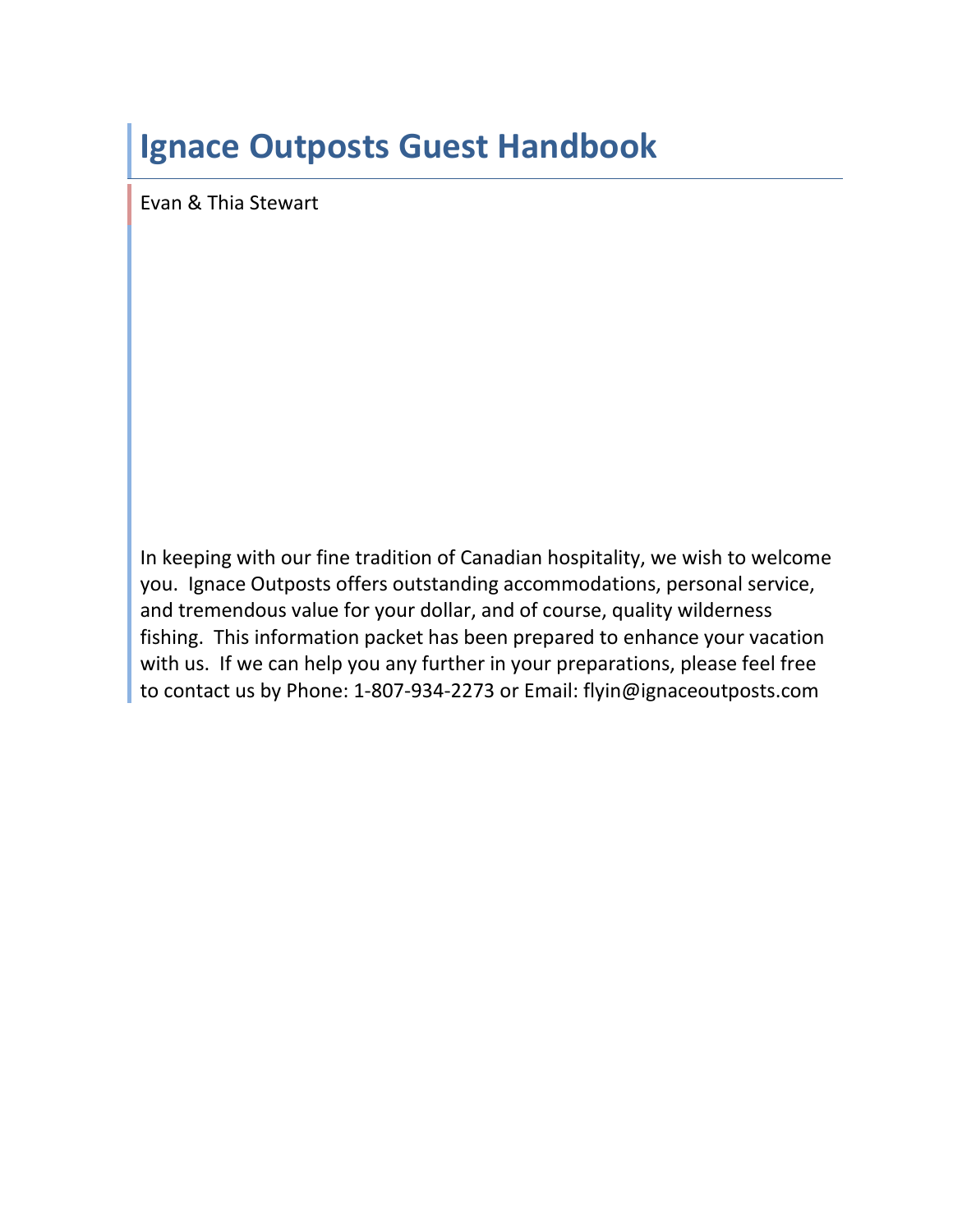#### **Table of Contents**

| 6.3. "Catch and Consume" |  |
|--------------------------|--|
|                          |  |
|                          |  |
|                          |  |
|                          |  |
|                          |  |
|                          |  |
|                          |  |
|                          |  |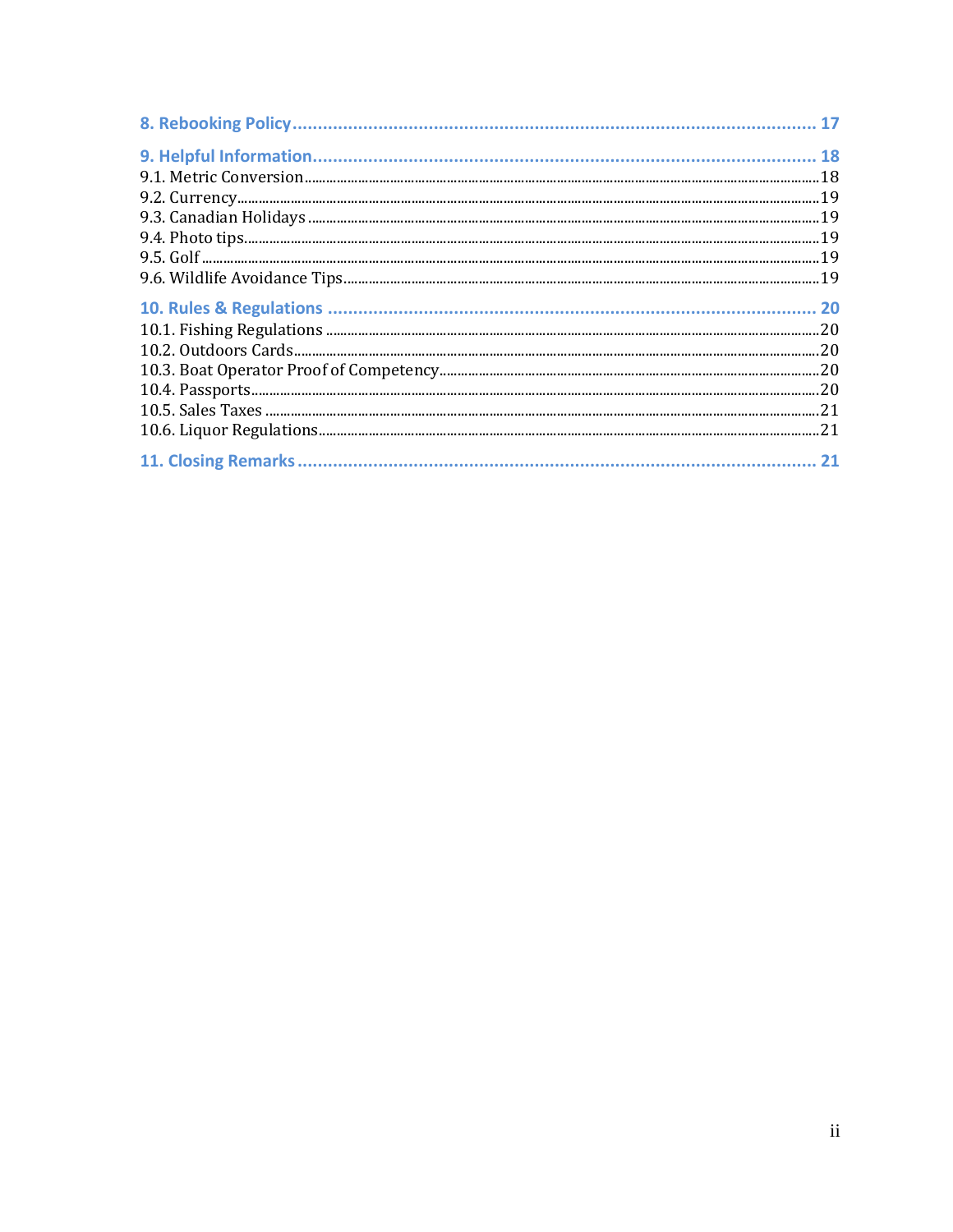### **1. Before You Leave Home**

On a fly-in vacation such as we offer it is important not to over pack. Due to government regulations, safety and just plain common sense, we do not overload our aircraft. The manufacturer's recommendations are followed. **We will weigh loads**. Regulations require we also weigh our passengers. We will try to do this as a group but on occasion you may be weighed separately. In light of this, we recommend you plan your packing carefully. **We allow 100 lbs per person on our fishing packages - no exceptions.** There is a fee for weight in excess of 100 lbs per person. If you really need extra stuff, be prepared to pay for the extra weight.

#### **1.1. Items to Bring**

If possible please pack your personal gear in one or two small duffle or gym bags. Please do not use suitcases. Your food and other supplies should be packed in sturdy boxes. Cardboard or plastic boxes are great and the boxes should have lids. Please, no coffin sized boxes or coolers. Remember your gear and supplies must be carried to the dock and to the cabin. They must also fit into the airplane without having to make a new door or hire extra staff to lift them. You may also require the same boxes to bring extra stuff out. With a little planning you will not need to bring more than necessary. *If it takes more than one man to lift or carry it – it is too big!*

If you want to fly in a few items ahead of time, just let us know and we can pick up your beer, soda or other grocery items and have them at the camp waiting for you.

#### **1.1.1. Personal Items**

- o a couple of rods and reels Rods should be broken down and packed in rod cases that are no longer than 6 ½ feet or more than 7 inches in diameter. Buy a lightweight rod tube from your favourite sporting goods store. Individual rods must be reel-less and hook-less.
- o spare line
- o tackle box (don't bring tackle for fish you won't be catching)
- o mosquito repellent and/or mosquito net head cover
- o sunglasses
- o compass or GPS
- o pillow
- o sleeping bag
- o towel and facecloth plus soap, etc.
- o camera, spare battery and empty data card
- o filet knife and whet stone
- o personal flotation device approved in your home state (these are mandatory)
- o rain gear
- o clothing appropriate for season
- o personal items (prescriptions, toiletries, shaving kit)
- o angling license can be purchased online at ontario.ca/outdoors card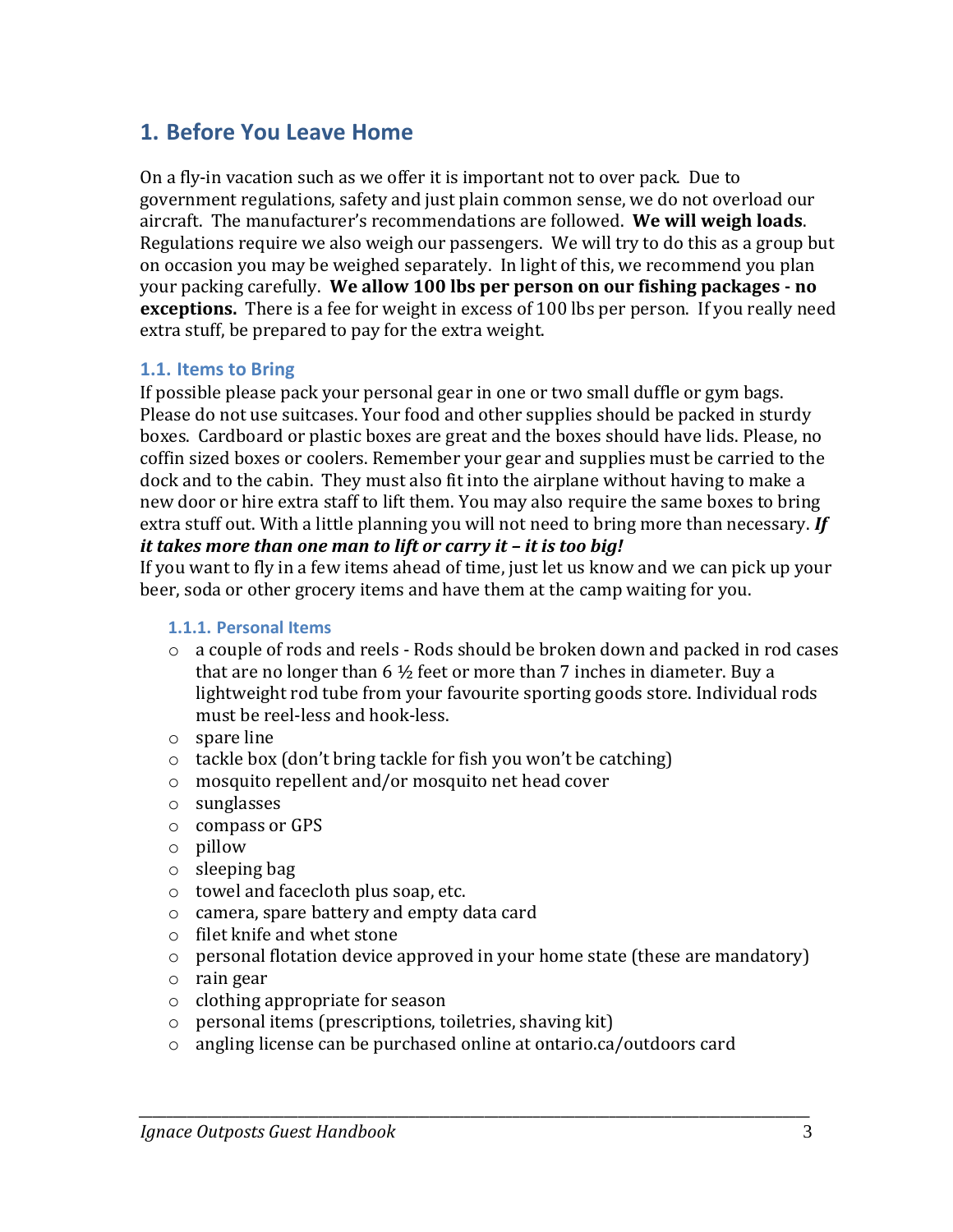#### **1.1.2. Group Items**

- o coolers
- o food (coordinate a master food plan/menu; sample list follows)
- o beverages (please no bottled beer cans only)
- o a couple of good flashlights and at least one lantern (battery powered)
- o snacks
- o alarm clock
- o first aid kit (sample list follows)
- o small tool kit
- o toilet paper
- o dish towels and dish cloths
- o deck of cards and crib board
- o waterproof matches

#### **1.1.3. First Aid Kit**

Pack these items in a tackle box or something similar. Assign someone in the group to be responsible for the kit and that everyone knows where it is. Tape a contents list on the inside of the lid. You may want to indicate what some items are used for. The best situation is to ensure someone in the group has a current first aid certificate.

**Please ensure everyone in the group has their own personal medication** including things like antacid, aspirin and prescription medicines that travel with them on their flight. Please be sure you have all your prescription medication before you go into the bush. Extra medicine is advisable in the event there is a delay in getting out of the bush. If someone in the group has a particular condition such as diabetes or a heart condition, another person in the group should be instructed in the proper method of administrating medication, in the event the person becomes incapacitated.

Here are some ideas for a personal/group first aid kit.

- o hydrogen peroxide to clean wounds
- o bandages
- o sterile gauze and sterile ointment
- o Steri-strips to use in lieu of stitches
- o an eye cup, sterile rinse and ointment for eye related injuries
- o pain killers
- o antacid, laxative and antidiarrheal
- o antihistamine, in case someone reacts to food or an insect bite

- o toothache gel
- o tweezers and scissors and plyers (quality ones)
- o first aid manual
- o suntan lotion
- o Solarcaine or similar for sunburn
- o anti-itch cream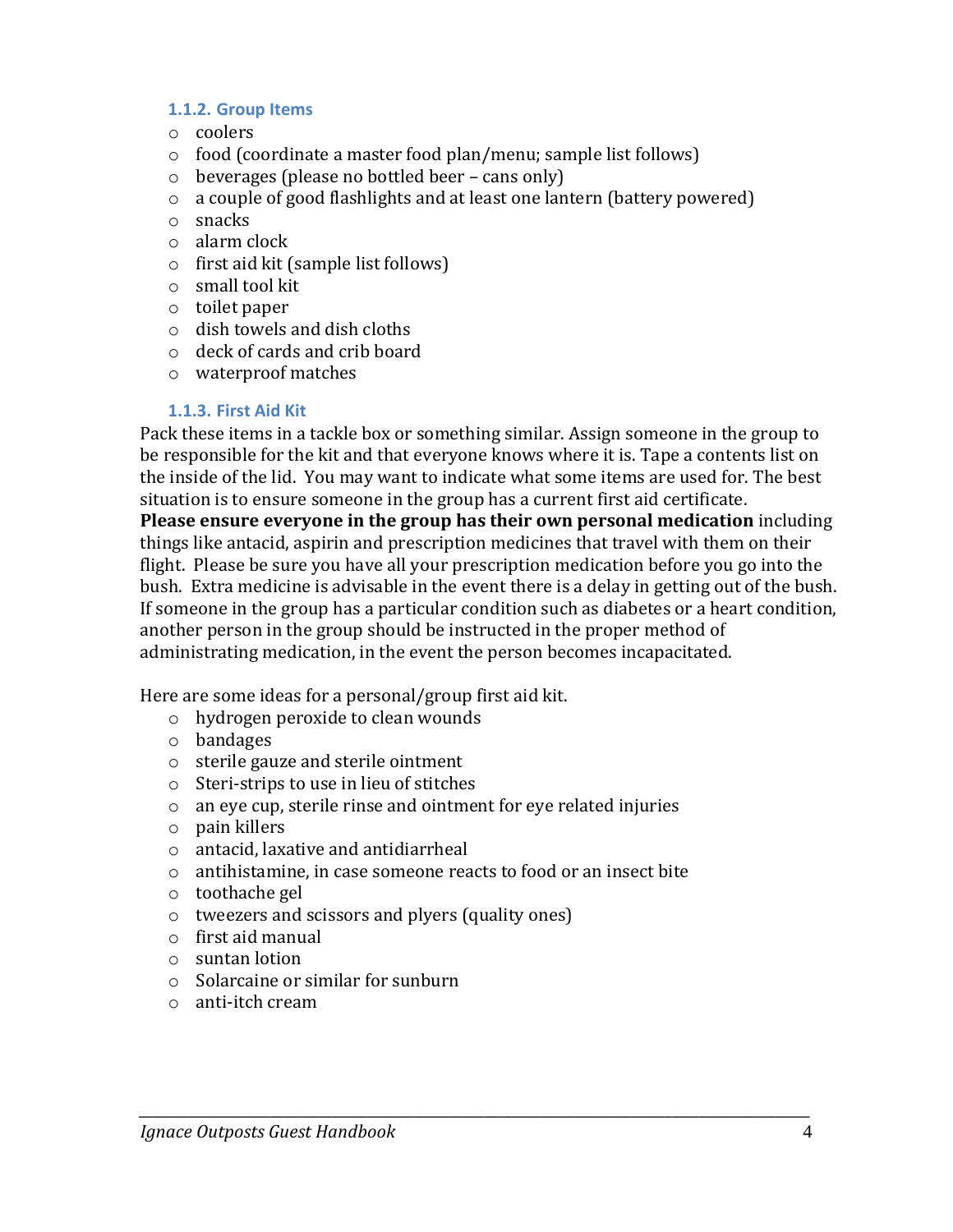#### **1.2. Sample Food List**

| <b>STAPLES</b>          | <b>CANNED GOODS</b> | DRY GOODS             |
|-------------------------|---------------------|-----------------------|
| sm salt                 | jam                 | matches               |
| sm pepper               | evaporated milk     | pic coils             |
| flour                   | soup                | hand/bath soap        |
| sugar                   | peas                | dish soap             |
| coffee (instant or reg) | corn                | SOS pads              |
| tea bags                | pears               | paper towel           |
|                         | peaches             | toilet paper          |
| <b>BREADS</b>           | pork and beans      | paper plates          |
| loaves of bread - white | tomato juice        | tin foil              |
| loaves of bread - brown | orange juice        |                       |
| hamburger buns          | canned ham          | <b>MEATS</b>          |
| hot dog buns            | apple sauce         | bacon                 |
| pancake mix             |                     | ground beef           |
| soda crackers           | <b>PRODUCE</b>      | wieners               |
| Shake'n Bake (fish)     | lettuce             | pork chops            |
| breakfast cereal        | tomatoes            | steaks                |
|                         | apples              | cut up chicken        |
| <b>BOTTLED GOODS</b>    | oranges             | sandwich meats        |
| pancake syrup           | potatoes            | hamburger patties     |
| pickles                 | onions              |                       |
| mustard                 | lemons              | <b>DAIRY PRODUCTS</b> |
| mayonnaise              |                     | eggs                  |
| ketchup                 | <b>SNACKS</b>       | milk                  |
| tartar sauce            | cookies             | butter                |
| cooking oil             | potato chips        | cheese                |
|                         | chocolate bars      |                       |
| <b>BEVERAGES</b>        | pretzels            |                       |
| soda                    | candy               |                       |
| juices                  | peanuts             |                       |
| beer                    |                     |                       |
| liquor                  |                     |                       |

\* Note \*

For your cooking convenience, our cabins have gas ranges with ovens, refrigerators, bbq and outside deep fryers. All pots and pans, cooking utensils and dishes are provided at the cabin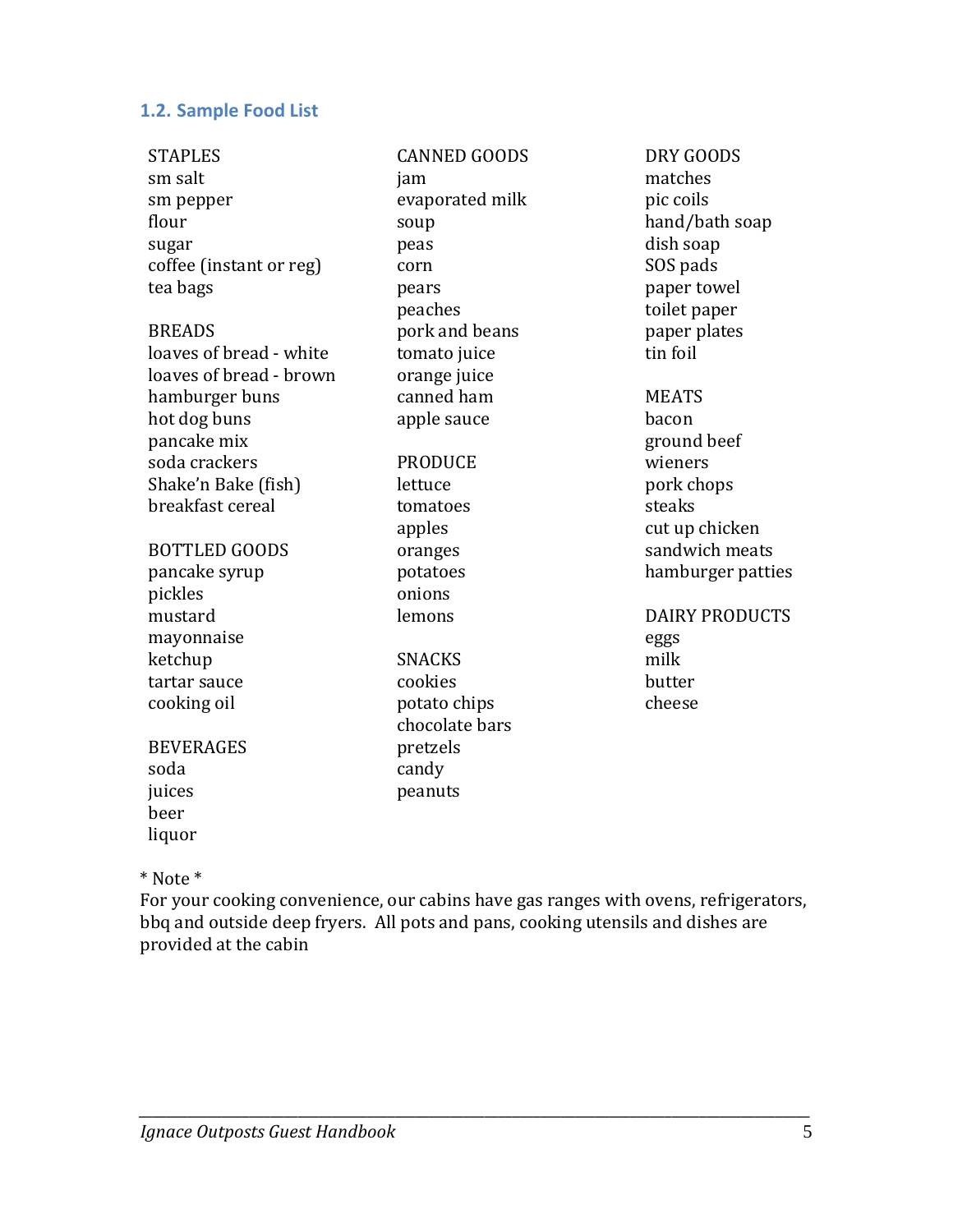#### **1.3. Items not to bring**

- $\circ$  More than 100 lbs of stuff beer, water and pop are the items which will quickly put you over your weight
- o Bottled beer cans only, please
- o 120 volt electrical appliances (hair dryer, TV etc)
- o Bait buckets and landing nets we provide these
- o Pellet guns, hand guns, shot guns these won't stop a bear and may just make him angry

#### **1.3.1. Items restricted to Air Travel**

Canada follows international rules regarding dangerous goods carried on aircraft. You can not show up to a Delta flight with a lead acid battery, similarly you cannot do it here either. The obligation is not for us to guess what you might have. Legally you must declare any restricted or prohibited items. There are many items restricted to travel by air.

- o strike anywhere matches
- o lead acid batteries
- o aerosol cans
- o bear spray
- o white gas/naphtha gas lanterns. Please bring battery powered lanterns instead. If in doubt please contact us about these items.

Here are some web sites to help you in planning what is allowed on board the aircraft: Canadian Air Transport Security Authority

[catsa-acsta.gc.ca/complete-item-list](http://www.catsa-acsta.gc.ca/complete-item-list)

AirCanada

[aircanada.com/en/travelinfo/airport/baggage/security.html](http://www.aircanada.com/en/travelinfo/airport/baggage/security.html)

These and other helpful online resources can be found on our website [ignaceoutposts.com.](http://www.ignaceoutposts.com/) Click the PLANNING then RESOURCES menu options.

# **2. Travel Plans**

It is advisable that you contact us a week or so before your departure from home to advise us of your arrival date and time and to ensure there are no surprises ahead. I hate to say it, but we've had guests show up on wrong dates simply because of travel plan mix-ups. It certainly helps in our flight scheduling to know when you plan to arrive.

Access to Ignace Outposts' base is quite simple. We are located just off the Trans-Canada Hwy on Lakeshore Dr in the town of Ignace, Ontario. Aside of a shortcut or highway construction, your travel will be on paved road right to our driveway.*If by chance you are delayed on route, please contact us by phone to let us know your new estimated time of arrival.*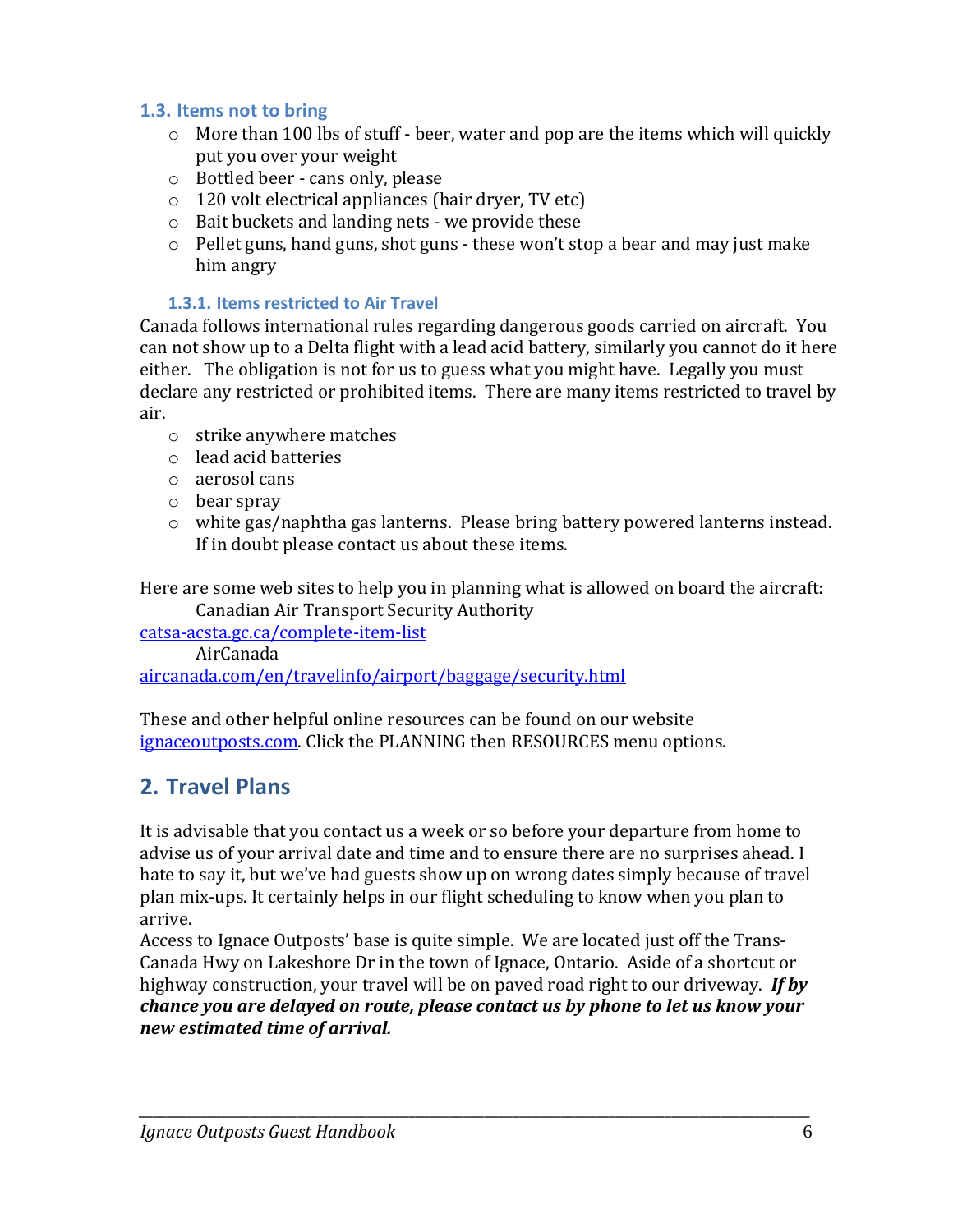### **2.1. Travel Tips:**

- Note your travel time, planned route and points of interest along the way.
- Leave a copy of your itinerary at home with a list of party members and contact information as well as our phone number and names.
- Be sure to have a valid drivers' license, vehicle registration and insurance.
- Have some Canadian money (cash) for incidentals along the way.
- AAA is a good investment when traveling in a foreign country.
- Use of headlights while driving (even in the day) is recommended.
- Canadian speed limits are posted in kilometers per hour (km) not miles per hour.
- Canadian stamps must be used when mailing from Canada.

### **2.2. Customs**

Canada Customs Fort Frances Bridge: 807-274-3655: Pigeon River (Thunder Bay): 807-964-2093. If you have customs questions please call, the appropriate Customs office.

#### *If you or a party member have had a criminal conviction in the past i.e. Impaired Driving charge, please contact the Canada Customs office you are planning to pass through for admissibility requirements and/or restrictions.*

- Passports are required for citizens of the United States to re-enter the United States so it is highly advisable that you acquire a passport well in advance of your trip.
- Each person of legal drinking age (19 in Ontario) is allowed to bring into the country one case of 24 beer or 40 oz bottle of hard liquor or 1 litre of wine without paying duty.
- Persons 18 years of age and under not accompanied by a parent should have a letter from parents or guardian(s) giving them permission to enter Canada.
- Each person over the age of 16 may bring one carton (200) cigarettes.
- Each person is allowed to bring a reasonable amount of groceries for their stay.
- Handguns and pepper spray are PROHIBITED over the border.
- Live swimming bait (minnows and leaches) is not allowed over the border. Worms must be in bus bedding, no dirt.
- Be sure to declare all items being brought into Canada
- Be polite and truthful to the customs officers (this will help expedite your border crossing).
- Note date, time, location, and custom officer badge number in the event a negative experience warrants reporting.

# **2.3. Medical Services**

Canadian hospital and medical services are excellent but rates vary. Therefore we recommend you have traveler's health insurance. Some health plans do not cover services outside the US. Please check your policy for coverage in Canada. If you are taking medicine prescribed by a doctor, please bring a copy of your prescription in the event it needs to be renewed. And please bring your medicine with you.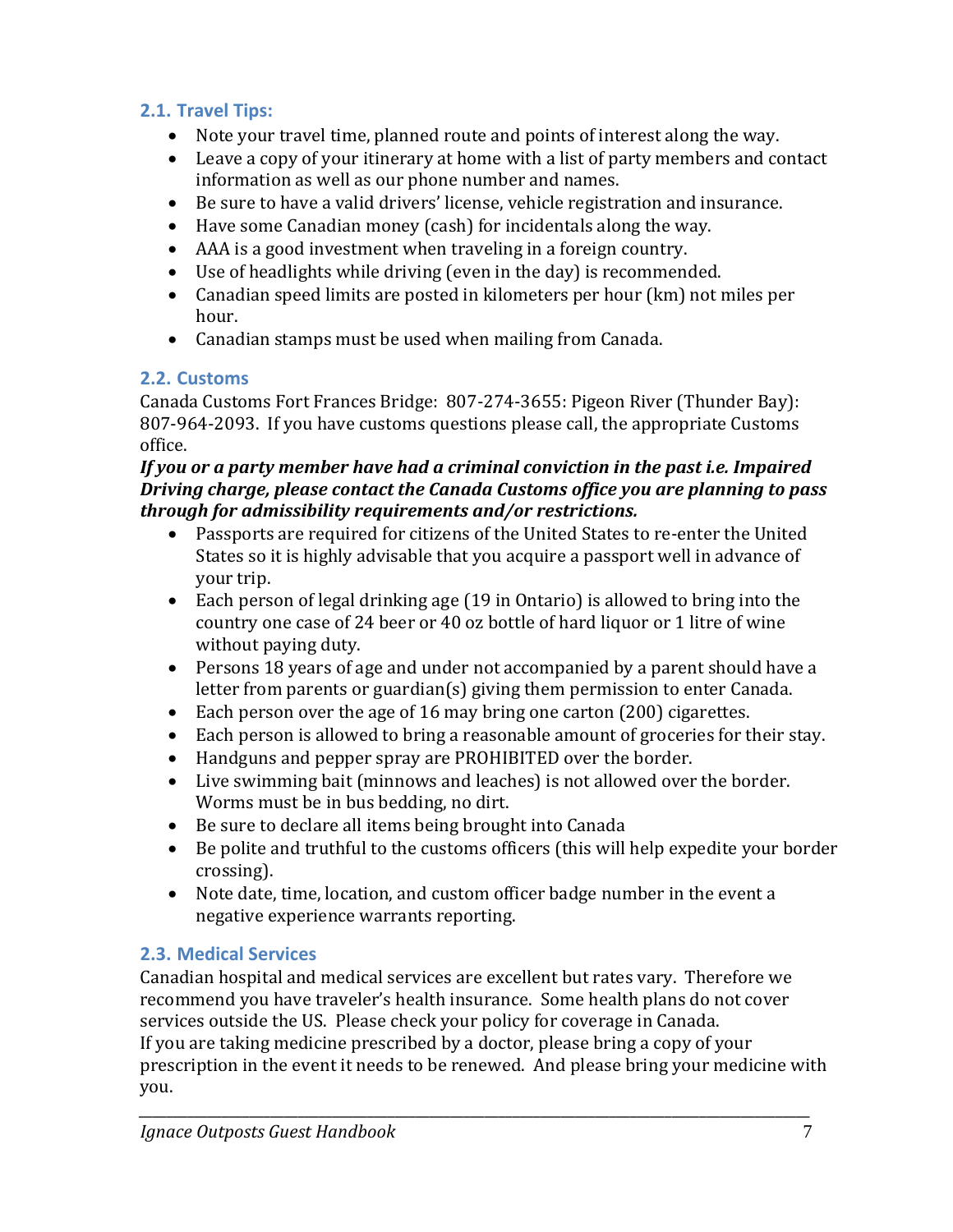# **3. On Your Way**

#### **3.1. Important**

- It is the law in Ontario to wear your seatbelts
- Radar detectors are illegal.
- Cell phones do not always work in our area. Providers are constantly upgrading adding towers but do not expect complete coverage along your route.

#### **3.2. Getting to Us by Air**

For private aircraft or small carrier charters, Ignace airport (CZUC) has a 3500' paved strip and is unattended with no services. As we are in uncontrolled airspace use mandatory frequency at 122.8 to alert other air traffic of your location and intent. Scheduled air service is available nearest us in Thunder Bay (YQT), International Falls (INL). Have members of your party pick you up on their way or rent a vehicle, or hire a taxi van for transport on to Ignace. As airlines continue to change routes, please contact us directly for options from your location.

#### **3.3. Getting to Us by Road**

#### **3.3.1. Through Pigeon River/Thunder Bay**

From Duluth, MN, take Hwy 61 north from Duluth, about  $3\frac{1}{2}$  hours to the border. Continue on Hwy 61 toward Thunder Bay (or by pass Thunder Bay below) Just past the Thunder Bay airport (next lights) take Arthur St west, left at the lights. Arthur St will become Hwy 130 W. When you reach Hwy 11/17 turn left heading west thru Kakebeka Falls. At Shabaqua, continue straight on Hwy 17 toward Dryden and Kenora. You will pass through Raith, Upsala and English River.

As you arrive in Ignace from the east, you'll come down a large hill and pass Tower Hill Truck stop and the North Woods Motor Inn. Continue on the highway through the community. Just as the speed limit increases on the west side of town, you'll see the sign for Lakeshore Dr and Ignace Outposts and Airways.

Turn left on Lakeshore Dr. We are 1/4 mile down this road on the right.

#### **3.3.2. Bypassing Thunder Bay**

If you wish to by pass Thunder Bay, about 24 miles north of the border watch for Hwy 130. Turn left (NW) and continue north to Barrie Dr. Turn left (W) to River Road. Turn right (N) to Highway 17 then left (W) toward Kakabeka Falls. (approx 35 mi)\*.

At Shabaqua, continue straight on Hwy 17 toward Dryden and Kenora. You will pass through Raith, Upsala and English River.

As you arrive in Ignace from the east, you'll come down a large hill and pass Tower Hill Truck stop and the North Woods Motor Inn. Continue on the highway through the community. Just as the speed limit increases on the west side of town, you'll see the sign for Lakeshore Dr and Ignace Outposts and Airways.

Turn left on Lakeshore Dr. We are less than 1 mile down this road on the right.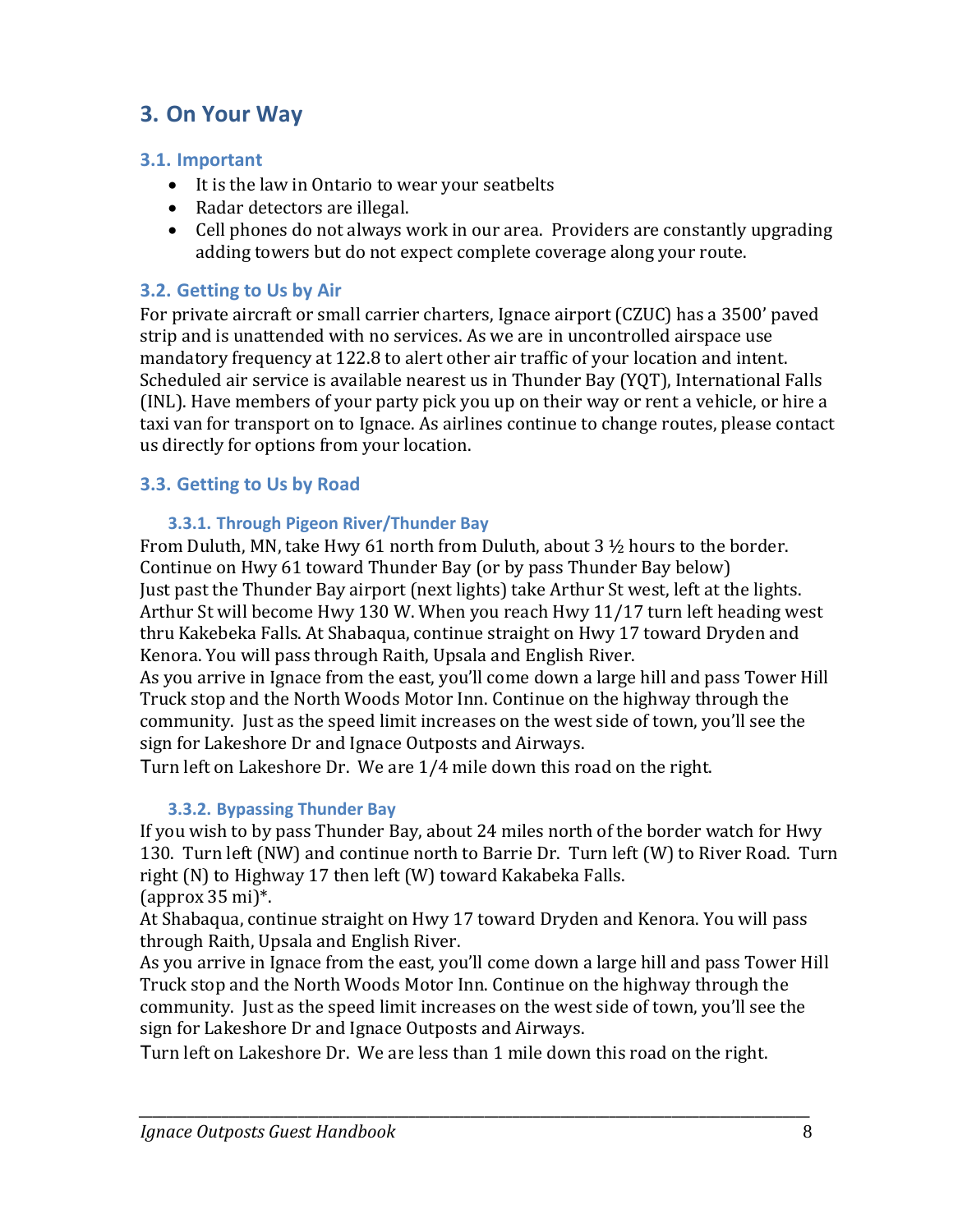#### **3.3.3. Through International Falls**

From Duluth/Superior take Hwy 53 north to International Falls, MN Clear customs into Fort Frances

Follow Hwy 11 East about 12 miles to Hwy 502 North to Dryden (80 miles)

Through Dryden follow signs to Hwy 17 East

Head east to Ignace (about 65 miles)

Watch for Lakeshore Dr and the Ignace Outposts & Airways sign just as the speed limit drops for the community.

Turn right (South) on Lakeshore Dr. We are about a mile down the road on the right.

#### **3.3.4. Fort Frances to Ignace short-cut (saves about 40 minutes but requires 40 miles of gravel road)**

Once through customs into Fort Frances, continue east on Hwy 11 past Hwy 502 and Mine Center (about 38 miles) to Manion Lake Rd (7 miles further).

Turn left on Manion Lake Road and continue on the main road for about 40 miles to Hwy 622. Don't take any side roads.

Turn left (N) on Hwy 622 for about 30 miles to Hwy 17.

Turn right (E) on Hwy 17 for 20 miles to Lakeshore Dr on the west side of Ignace.

#### **3.4. Distances in Miles from Ignace**

Chicago – 800 miles Milwaukee – 720 miles Minneapolis/St Paul – 480 miles Fort Frances – 180 miles Thunder Bay – 150 miles

# **4. Your Arrival**

### **4.1. Arriving in Ignace**

If possible, we request you arrive in Ignace early in the morning on your date of departure. Many guests prefer to arrive the night before and get a good night's rest at a local hotel before they fly out (remember, you are on vacation). Our normal flight schedule begins at 7 am. To be able to depart at this time, we request you arrange to arrive at our base prior to this time. Normally we can give you a good idea of your proposed departure time about a week ahead of your fly out date. Generally, our scheduling is based on a first in first out basis; however, this policy is not cast in stone due to weather or other unforeseen circumstances. Fridays and Saturdays are very busy and sometimes delays are unavoidable.

When you arrive at our base, check in at the office. Please don't just start unloading your stuff near an aircraft. Our staff will direct you to our scales and we'll give you an approximate departure time. All party members must present themselves in the office to register with us. We will give you a briefing on your lake and help you arrange any last minute needs.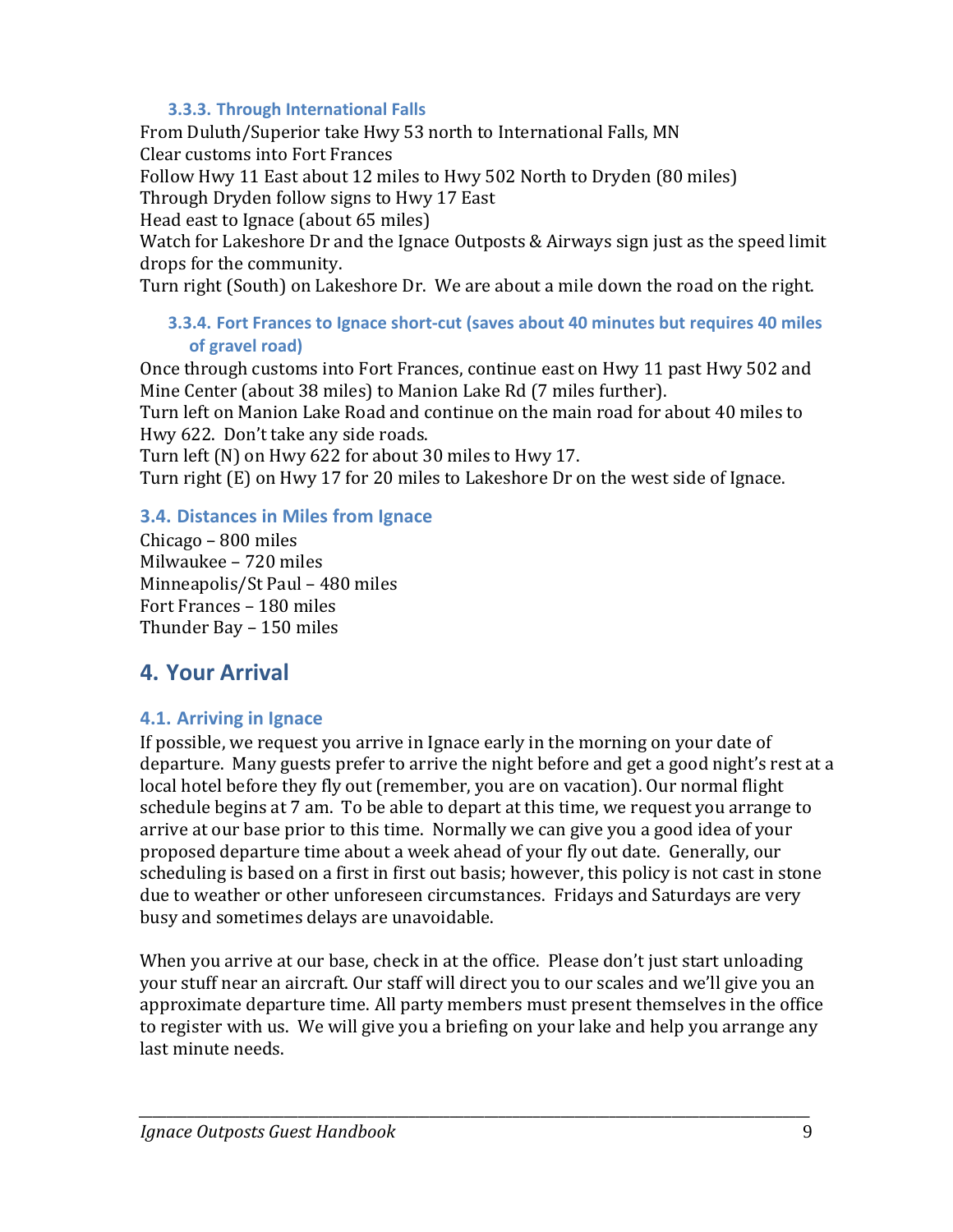Your balance owing will be due upon arrival at our office. If you arrive early we can take care of the "paper work" at this time. We accept cash, money order, bank draft, traveler's check, VISA and Master Card for payment of your trip. We accept personal cheques only for deposit. All of our rates are in CDN\$. Any incidentals charged while you are in camp can be paid upon your return to Ignace from camp.

We suggest you leave your vehicle keys with us to prevent their loss and to facilitate retrieval of forgotten items from your vehicle or the moving of your vehicle if need be.

We recommend you have all your supplies acquired before you arrive. If we can help you acquire items such as food, beverages (pop and beer or wine) let us know at least 30 days in advance and we'll do our best to have these items waiting for you at our base or perhaps even ahead of you at the camp.

We carry a variety of quality T-shirts, hats and sweats for souvenir items to remember your trip with us.

#### **4.2. Hotels and Campgrounds**

**North Woods Motor Inn** (restaurant & bar onsite) Hwy 17 E, Ignace 807-934-2296 **Lone Pine Motel** (on the lake, very quiet) Sorenson Dr, Ignace 807-934-2239 **Ignace White Otter Inn** (near restaurants & Tavern) Main St (Hwy 17), Ignace 807-934-6322 **Westwood Motel** (near restaurants & Tavern) Main St, Ignace 807-934-2978 **Davy Lake Campground** (right in town about 1 ½ miles from us) Davy Lake Rd, Ignace 807-934-0914; toll-free 877-374-3113 **Sandbar Provincial Park** (6 miles north of Ignace on Hwy 599) Hwy 599, Sandbar Lake 807-934-2995

Website links to these and other local facilities can be found a[t welcome2ignace.com](https://welcome2ignace.com/)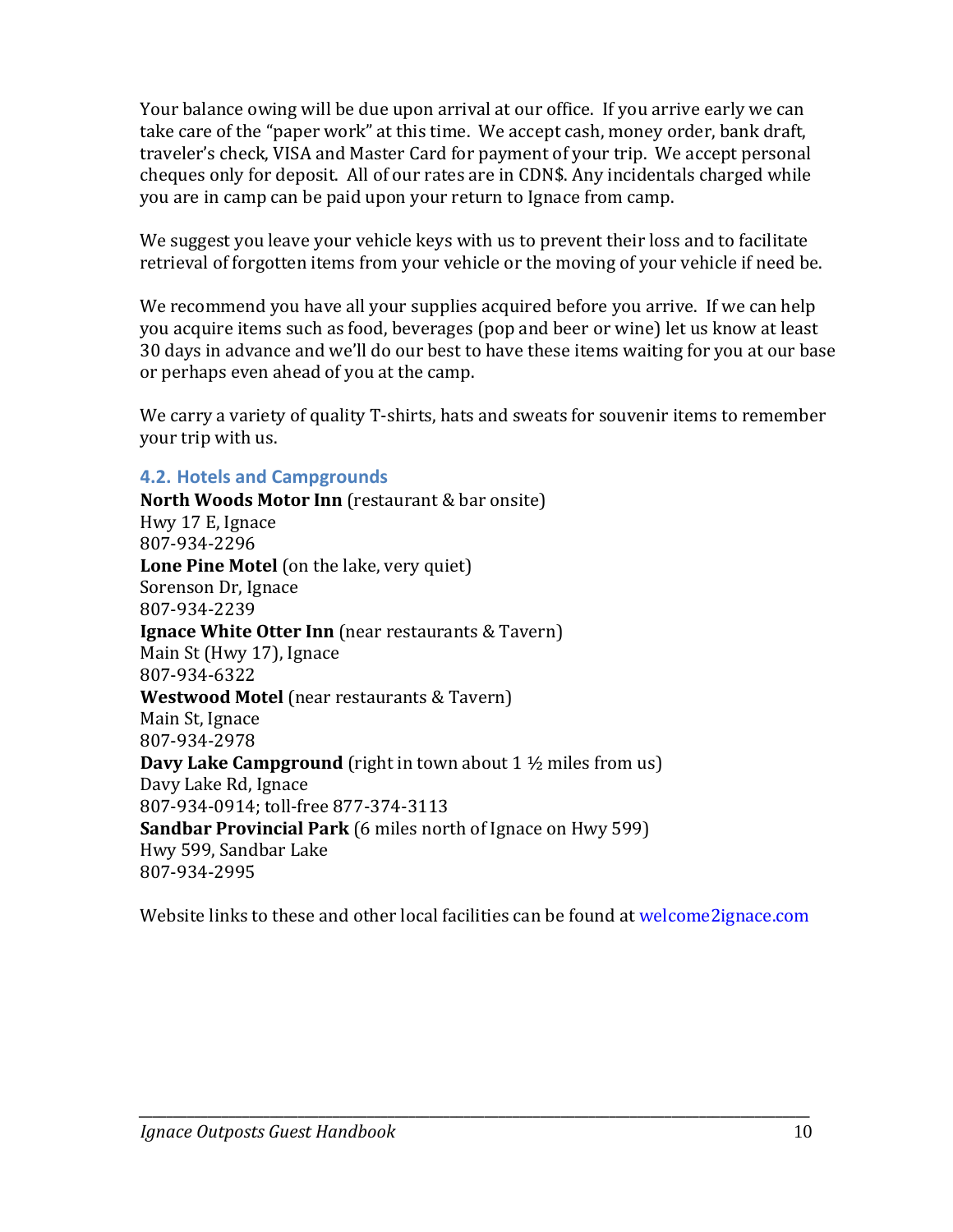#### **4.3. Restaurants**

**Robins**, 109 Main St, 807-934-2978 **Ignace Tavern**, 300 Front St, 807-934-6441 **Subway**, 104 Main Street, 807-934-4689

#### **4.4. Bait Shops**

**K&S Baits** (807-934-4665) is located at the PetroCanada gas station on Main St. **Vern's Minnows** (807-934-2254) is located on Main St W.

The bait shops open early and would appreciate advance notice for large orders to be provided early in the morning. Please notify them no later than the night before for these early orders. Be sure to advise them you are flying with us and would like the bait packed accordingly. Remember the water in your bait jugs adds weight quickly.

#### **4.5. Groceries & Liquor**

**Shoprite Fine Foods**, 411 Main St, 807-934-2462 **K&S Petro Canada** 311 Main St, 807-934-2953

**LCBO** (Liquor Control Board Ontario) located in Ignace Town Plaza is the only location with liquor and beer for sale. Hours are limited: Mon-Sat 10 am to 6 pm; Sun 12 pm to 4 pm. If you are arriving early or late, let us know and we can expedite your grocery or liquor order for you.

### **5. Your Flight**

You will be flying over the great Northwestern portion of Ontario during your flight to the outpost camp. Your pilot is a seasoned professional who must meet stringent Transport Canada requirements. Before you board the aircraft, *it will be your responsibility to help the pilot load your gear and to ensure all your stuff is out of the vehicles.* Once aboard the aircraft your adventure begins. The pilot will brief you on emergency procedures aboard the aircraft. Please be sure you understand what he is saying. The pilot is there to help you enjoy your vacation so feel free to ask him questions but please do not disturb him while preparing for takeoff, during takeoff or landing. Usually, if you ask him and if conditions are conducive, the pilot will be able to show you the lake from the air as you arrive. Very often the pilot will point out a moose or bear from the air. Your flight will last from 15 minutes to 1 hour depending on your chosen lake and you will fly over virgin forest, cutovers, lakes and otherwise fantastic scenery.

It is only common sense to dress appropriately for your flight. You are flying over remote wilderness so dress as though you were to sit on a shoreline for a few hours. Long pants, sturdy shoes, shirts and jackets are advisable even on warm days. It is rare but we do sometimes delay boarding until passengers are dressed appropriately. *Because room is limited on the aircraft, we do not allow carry on bags.*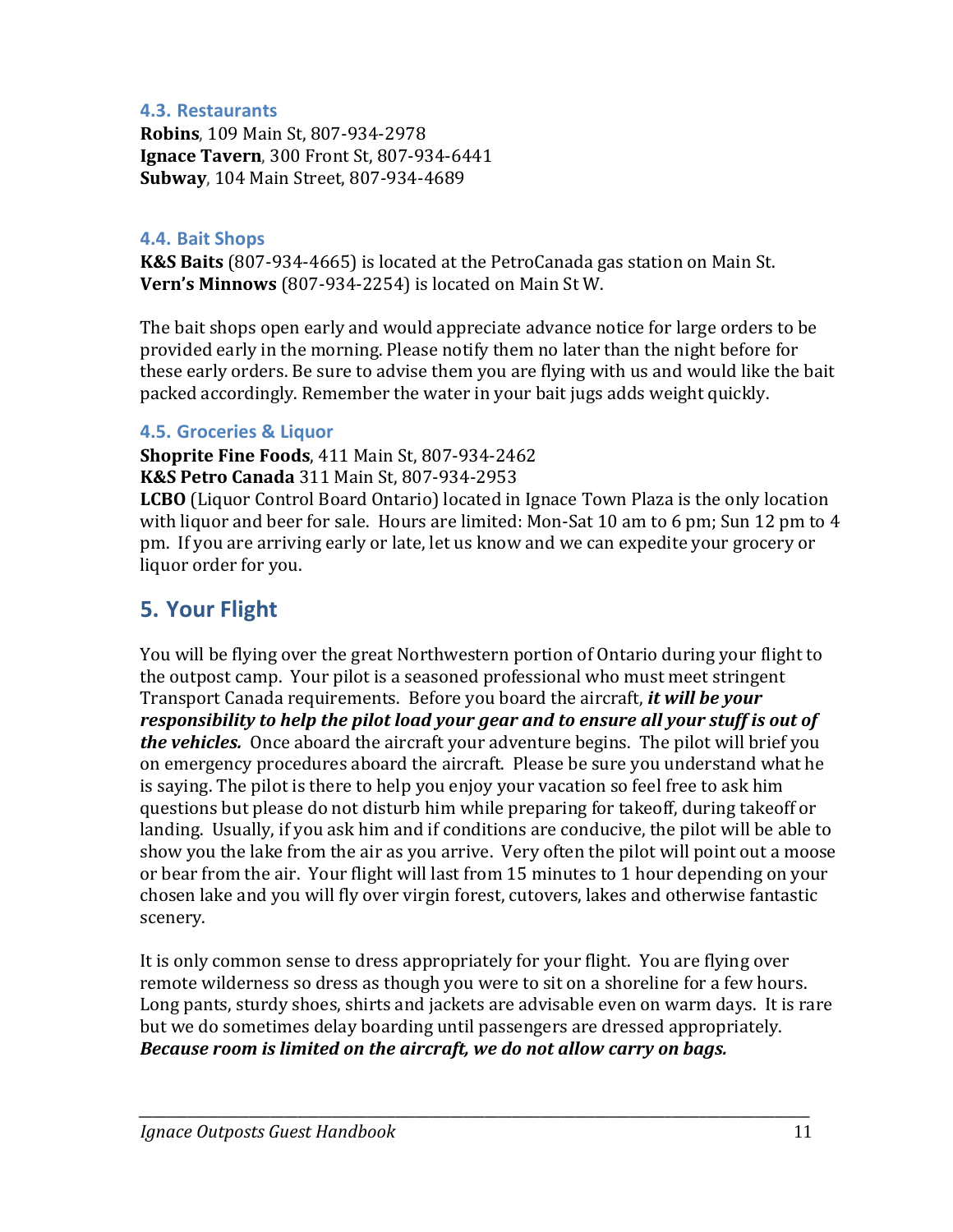Camera bags, purses, computers, and bottles of liquor are all safer with the cargo in the back of the aircraft. If you wish to take pictures, carry only your camera or phone on board with you.

Every seat is a good one. Someone will be able to sit in the cockpit with the pilot. If you do sit "up front" be careful as you enter and exit that you don't bump any switches or pull any handles or cords. The pilot will appreciate this. The front seat is not "reserved" for the biggest guy. Usually, it is best if an agile member of the group gets up front with the pilot.

# **6. At the Lake**

When you are dropped off, the pilot will help you unload your gear. He will check your cabin, propane, gas supply, and boats and motors. We suggest at least one member of your party checks things with the pilot (or camp attendant) in order to become familiar with what is there. Please ask questions if in doubt.

Before the pilot leaves, be sure you know:

- o where and how much gas you have
- o how to operate the boats
- o how to change a propane tank, if necessary
- o how to work the radio
- o how to light the fridge and lights
- o where to put your fish offal

If you are at a camp with a caretaker, these things are not as much a concern to you as knowing where to find the attendant. He will help orient you and let you know camp details.

It is completely up to you as to whether you tip the pilot or other staff. Our feeling is that if they do a good job assisting you and helping you make your vacation enjoyable it is perfectly in order to "slide" something their way. It is also customary to leave any food you do not wish to take home with you to the pilots or other staff. Please pack this food to fly out with you (unless you leave it with the camp attendant).

Housekeeping cabins require that you clean the cabin, boats, shore lunch spots, etc. before your departure. *Absolutely no garbage, leftover food, drinks or packaging is to be left behind.* This also applies to Seseganaga and Metionga Lakes.

Guests are responsible for all physical damage to our facilities and equipment caused during their stay. We urge you to use caution on the lake to avoid striking rocks, reefs, etc.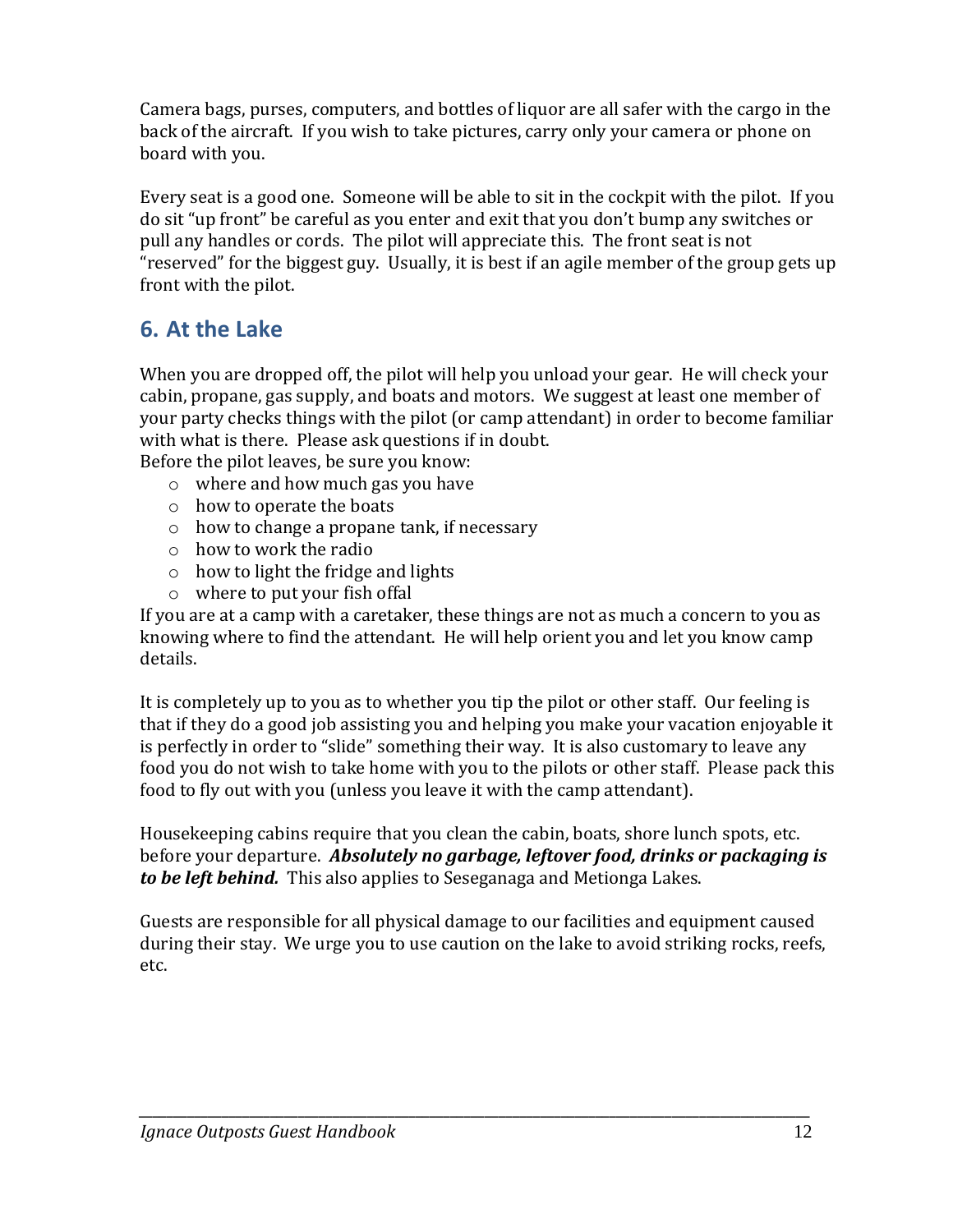#### **6.1. Cabin Electrical Systems and electrical devices**

On your arrival at the cabin you will almost certainly notice no high voltage power lines in the area. As a result, we have outfitted our cabins with solar **12 Volt electrical power systems**. Over the last few years we have been seeing more folks bringing sleep machines (CPap) with them on their fly in. Please be aware if you must bring these machines, that our power systems may not be able to keep up if there is more than one machine in the group and/or you have several cloudy days or if there are fellows in the group who like to have the cabin lit up like Broadway in New York City.

Your sleep machine must be able to function on 12 volts to work with our systems. Keep in mind our camps are remote so a portable unit is the best to bring. Please do not bring inverters to make the power 120 volt. These will almost guarantee that the system will not keep up. Some sleep machines will heat the air as they work so please turn that particular function off while at camp. The system will certainly not keep up while using the heater.

If you must bring a sleep machine or you have several sleep machines in the group, we have a **limited number** of portable generators available **to rent** on a first come basis. These are small gas powered generators and they are not meant to run extended periods, therefore we can not assure that you will have uninterrupted power every night. Please be aware a generator and cords may consume most of your weight limit. Also since the generators must be outside, be prepared for bugs and perhaps mice entering the cabin through the window or door where you run the extension cord(s). Maybe the same earplugs required to silence the generator will work to silence the snoring and the CPaps can stay home.

Solar 101: The solar system can be equated to a gas tank with a small line in and a large line out. If you use no gas the tank will always be full. If you use a bit of gas, the tank will be nearly always full and if you use a lot of gas, the tank will be nearly always empty and you may run out sometimes. If you use everything to the maximum, you'll likely be without very quickly.

#### **6.2. Courtesy to others**

Please:

- Take care of the equipment as though it were your own. If something breaks or is broken, please let our staff know as soon as possible.
- Be kind to the wildlife. Do not damage plants or molest animals.
- Run only one motor per boat; to do otherwise is not safe and may cause damage.
- Take paddles, matches and life preservers in the boat with you.
- Let someone know where you are going and when you'll be back (if you must, leave a note.)
- Bag all garbage (do not try to burn tin cans, tinfoil, glass etc.)
- Do not litter. Before you leave, clean up around the outside the cabin and place all your garbage in bags to be flown out.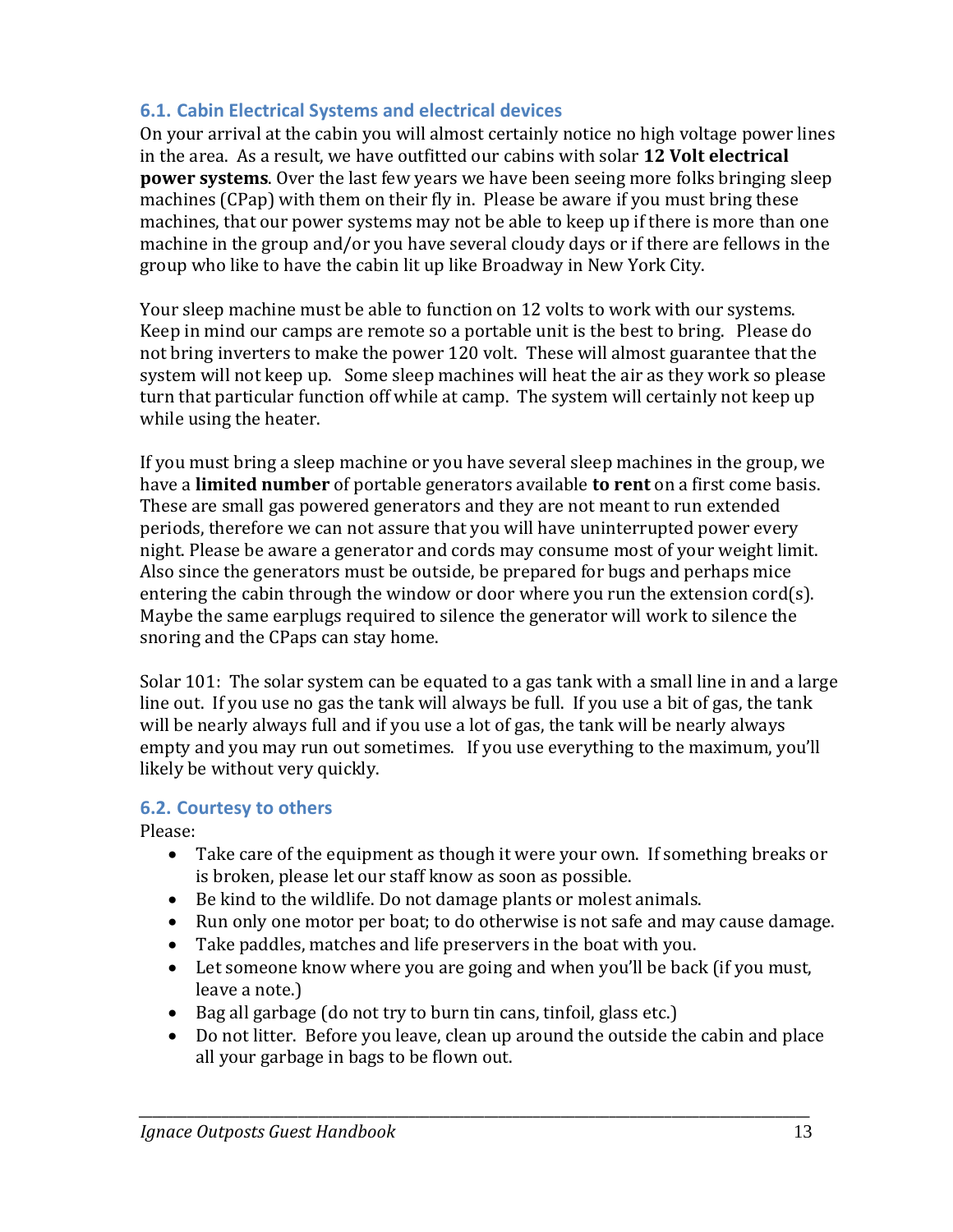- Clean your fish at the appropriate place and dispose of the remains on a far shore or island. Do not bury fish remains near the camp or dump them in the water near the camp. Bears attracted to the cabins by careless housekeeping practices are essentially on a death sentence since they will be back – more likely when you are at home and someone else is in the cabin.
- Do not urinate off the deck or steps of the cabin.
- Do not leave fish (cooked or otherwise) in the fridge for the next party. They came to catch their own.
- Do not write on the cabin walls. A logbook is provided in each cabin where your adventures may be recorded.
- Clean the cabin and boats. Kits are provided and we expect you to leave the cabin as you would like to find it. Most often, this is cleaner than you found it.
- Please be ready to fly out at the appointed time; packing up and cleaning up the night before eases the rush on both ends.

#### **6.3. "Catch and Consume"**

At Ignace Outposts we are leaders in conservation practices. We insist our guests kill only those fish they are going to eat and limit eating fish to the smaller tastier ones. *It is our policy to live release ALL large fish.* Walleye over 22", northern over 27", bass over 18" and trout over 28" must be released. We ask that you don't take fish home but if you choose to do so, please take only the smaller ones and return all trophies to the lake. We encourage you to pinch down the barbs on your hooks and handle the fish you release as little as possible. To safely release trophy fish, it is best not to remove the fish from the water; pop out the hook with pliers or just cut your line. Try replacing the treble hooks on spinners, spoons and plugs with single hooks and it will make releasing your fish much easier. We wholeheartedly support shore lunch as a tradition on fly-in trips. We hope to maintain a World Class fishery on our lakes and trust that you will do your part in preserving trophy fish. Bring your camera to capture your trophy for posterity and let the fish live to fight another day. Graphite mounts are available from most taxidermists and can provide a wall mount without killing the fish. The taxidermist requires length and girth measurements as well as a picture of the fish to create a replica mount.

#### **6.4. Rods and Reels**

For walleye, bass, and whitefish use a light or ultra light 5' to 5' 5" graphite rod. A good reel with 4 lb to 8 lb test line is quite adequate. Be sure your line is new and the reel is full.

For northern and lake trout use a medium heavy or heavy 6' to 7' graphite rod. A good dependable reel appropriate to the size of rod is recommended. Fourteen to twenty pound test line is adequate and again, new line and a full reel are advisable.

#### **6.4.1. Electronics and Toys**

All of our lakes offer many multiple reef structures, deep holes and drop offs. A portable depth finder is advisable for each boat and will enhance your experience at Ignace Outposts. These devices are handy but not necessary as our lakes are easy to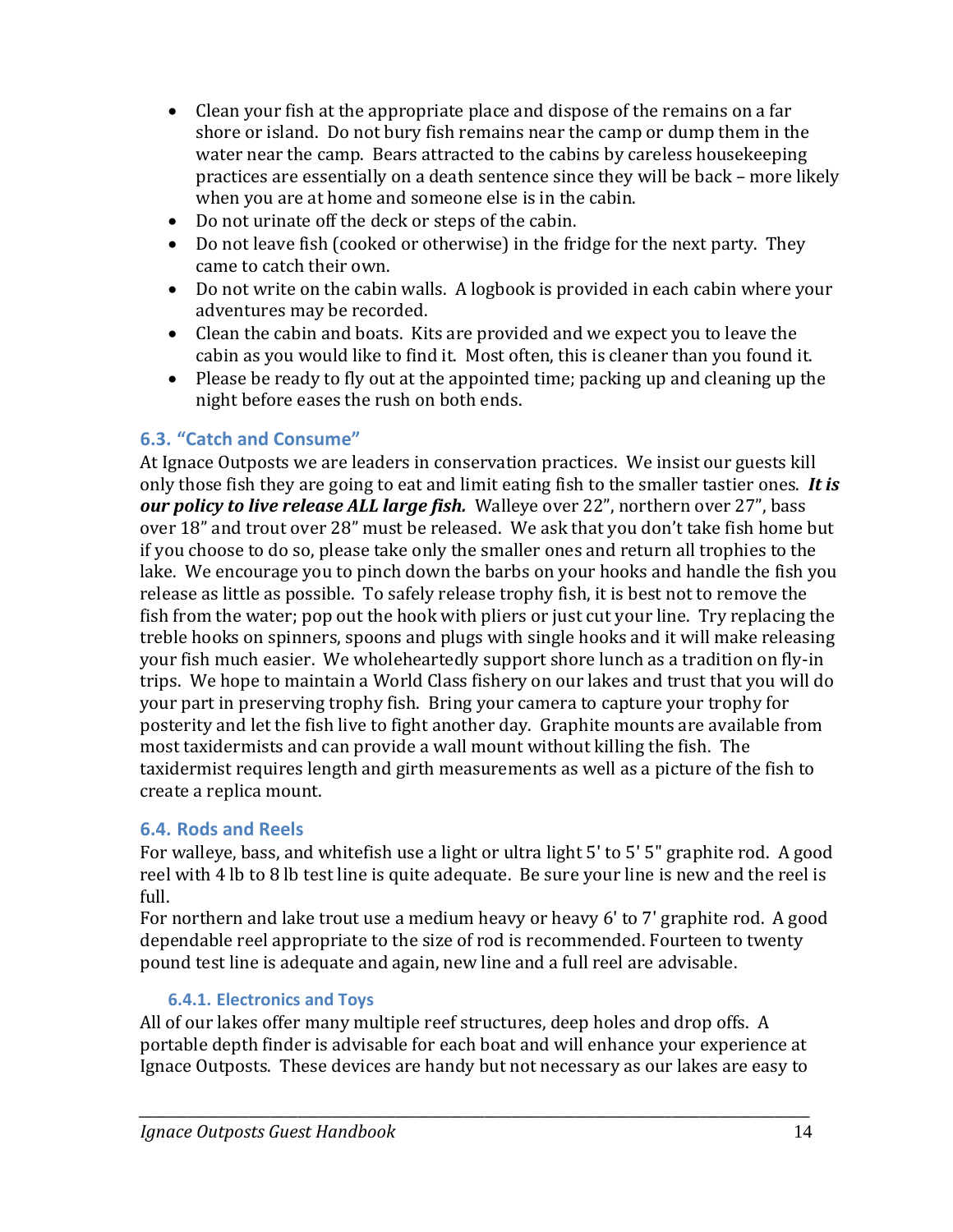fish and sometimes the challenge of reading shorelines and searching for holes is fun without electronic help. *Please note that lead-acid batteries are restricted items when transported by air.* We suggest you use 12-volt dry cell batteries (with capped ends) for your portable finder. Other toys such as color finders, PH gauges and temperature gauges are not really necessary.

GPSs are fun toys and certainly will help you navigate around the lake, but don't rely solely on them to keep track of your location. Batteries in the GPS may die, but the batteries in your map will last all week. Know how to read it too.

#### **6.5. Baits and Technique**

#### **6.5.1. Walleye**

Spring (May to early June): Walleye are shallow and focused around rivers and currents early in the year. We suggest, jigs 1/8 oz to 1/4 oz tipped with a twister tail and a piece of a minnow or leech. Work the jig slowly and off the bottom. Colors for the lead head and twister tails vary from chartreuse, pink, motor oil, to orange and brown. Little Joe spinners with a leech or minnow also entice early walleye. Troll slowly backwards and slowly work the rod tip.

Summer (late June through Aug.): Walleye school tightly during summer months and can be enticed with similar bait as in the spring but usually in deeper water. Use slightly heavier jigs - 1/4 to 3/8 oz. Walleye tend to feed more actively on cloudy days and in reduced daylight. As the summer goes on walleye become lazier in their feeding, choosing not to chase food pulled away from them. Try working edges of weed beds and drop offs with crank baits and night crawlers. Lindy rigs and slow bottom jigging often produce some of our largest walleye catches in mid summer.

Fall (Sept): Walleye are very lazy but still feed actively. As the water cools they search out deep holes and when the water turns over they tend to scatter for a couple of weeks. Use the same baits as above and plenty of patience. Although fishing is tougher, the rewards for fall walleye fishing can be fantastic. On Irene Lake due to the clear water, fishing is better on cloudy days and in the evening.

\*Special note\* do not use swivels or leaders: tie your jig or lure directly to the line when fishing walleye.

#### **6.5.2. Northern**

Spring (May and early June): Early in the year pike feed near spawning walleye and suckers. The pike are usually shallow and quite aggressive. Spoons, spinners, crank baits and stick baits will entice lunker northern out of the shallows. Big northern will also cruise drop offs and deep channels this time of year.

Summer (late June through Aug): By late June the weed beds are coming along well and big northern tend to spend a lot of time ambushing other fish in and near the weeds. Drop offs are also good and some lunkers still search the deeps for their next meal. Deep trolling and deep diving crank baits work well in deep water. Often the largest northerns of the summer are caught by accident while walleye fishing. Don't be surprised if your light tackle has to endure a battle with an ornery northern.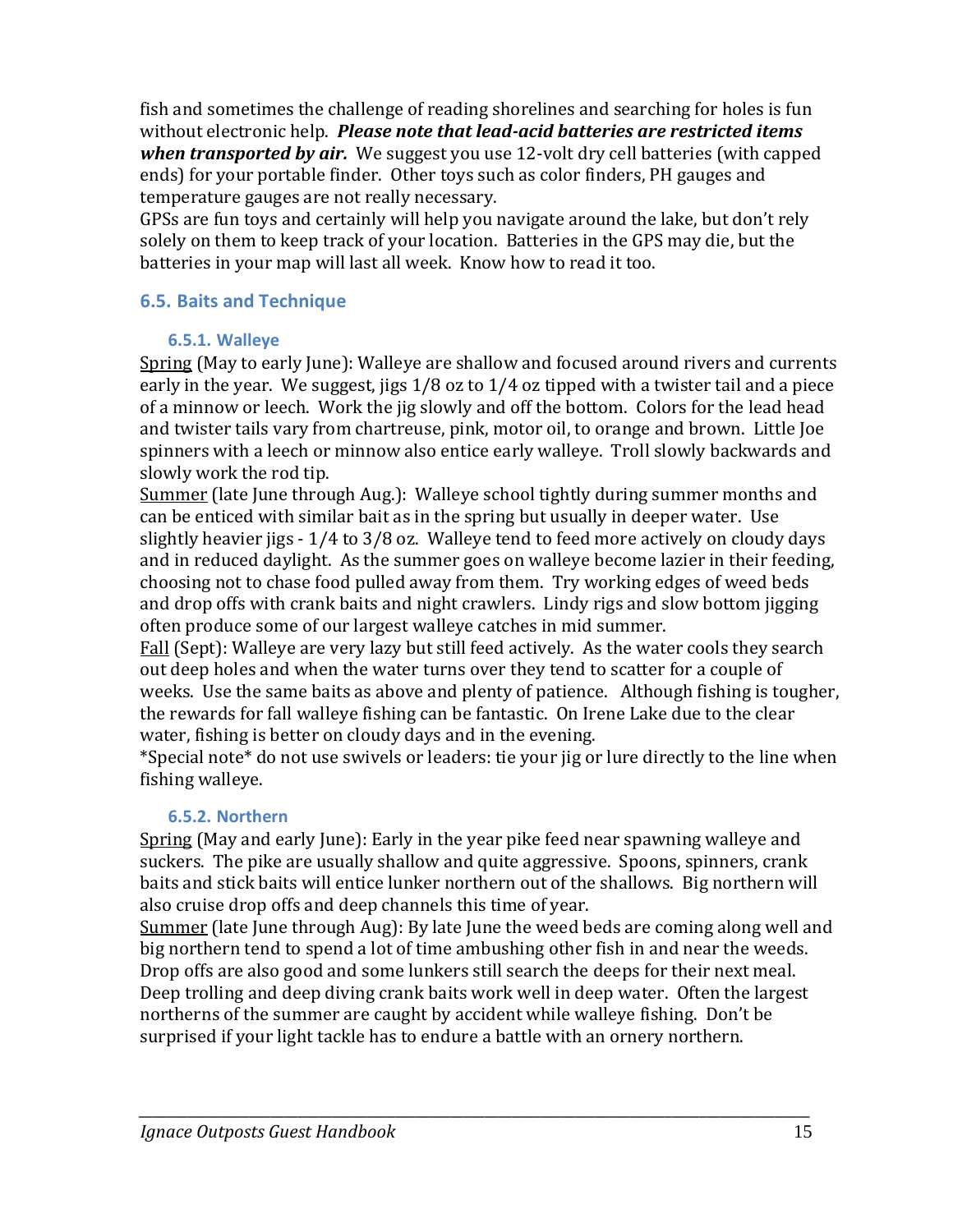Fall (Sept): As the water cools northern return to shallow water and begin a pre-winter feeding frenzy. Large spinners and big spoons (red and white, blue and white, and silver) trolled or retrieved slowly will yield phenomenal results. \*Special note\* durable 10" to 12" leaders are a must!

#### **6.5.3. Lake Trout**

Spring (May and early June): Before the water temperatures rise in late June, lake trout can be found in relatively shallow water. Seseganaga Lake and Irene Lake give up many fine trout in the early season. Flat-lining silver flutter spoons, live minnow preceded by silver spinners or flashers, and cleos produce many spring trout. Trout are very aggressive but are also quite skittish this time of year. Trolling shallow with 100' of line or more and changing the speed of the bait will work well.

Summer (late June through Aug): In late June trout will move into 50 to 100 foot depths. They are then enticed by ciscos, and large silver spoons presented at their levels. Down riggers or bottom bouncing with three ounce sinkers will get your bait down to the trout. Vertical jigging with airplane jigs or lead head of  $1\frac{1}{2}$  oz works well.

Fall (Sept): Trout spawn in the fall. They are very vulnerable in late September just before the season closes on October 1st. Trout leave the depths and congregate on rocky reefs with head size boulders. Casting from shore onto these reefs with silver and blue spoons will produce great fall trout. In the fall, the trout are hitting lures more out of anger than for feeding so they hit hard and they hit often. A variable speed retrieve is most enticing to them.

#### **6.5.4. Smallmouth Bass**

These are only present in Irene Lake.

Spring (May and early June): During the spring, smallies spawn and are vulnerable while guarding their nests. They are found in rocky shorelines and under fallen trees and ledges. Twister tails on jigs and plastic or real worm are sure-fire baits. Summer (late June through Aug): Bass are school fish which gather around drop offs and areas of structure. Worms and crank baits such as rappalas (small) and jigs and twister tails work well.

Fall (late Aug. and Sept): As the water cools, bass become very aggressive and will attack the same smaller lures as in the summer.

# **7. Tips from Evan**

Rule for fighting large fish even on light tackle – when the fish pulls, you don't; when the fish doesn't pull, you do.

Spoons have to be fished at the right speed in order to wobble properly. This is true for casting or trolling.

Trolling into the wind is often more productive than with it because the lure runs slower and is in the strike zone longer.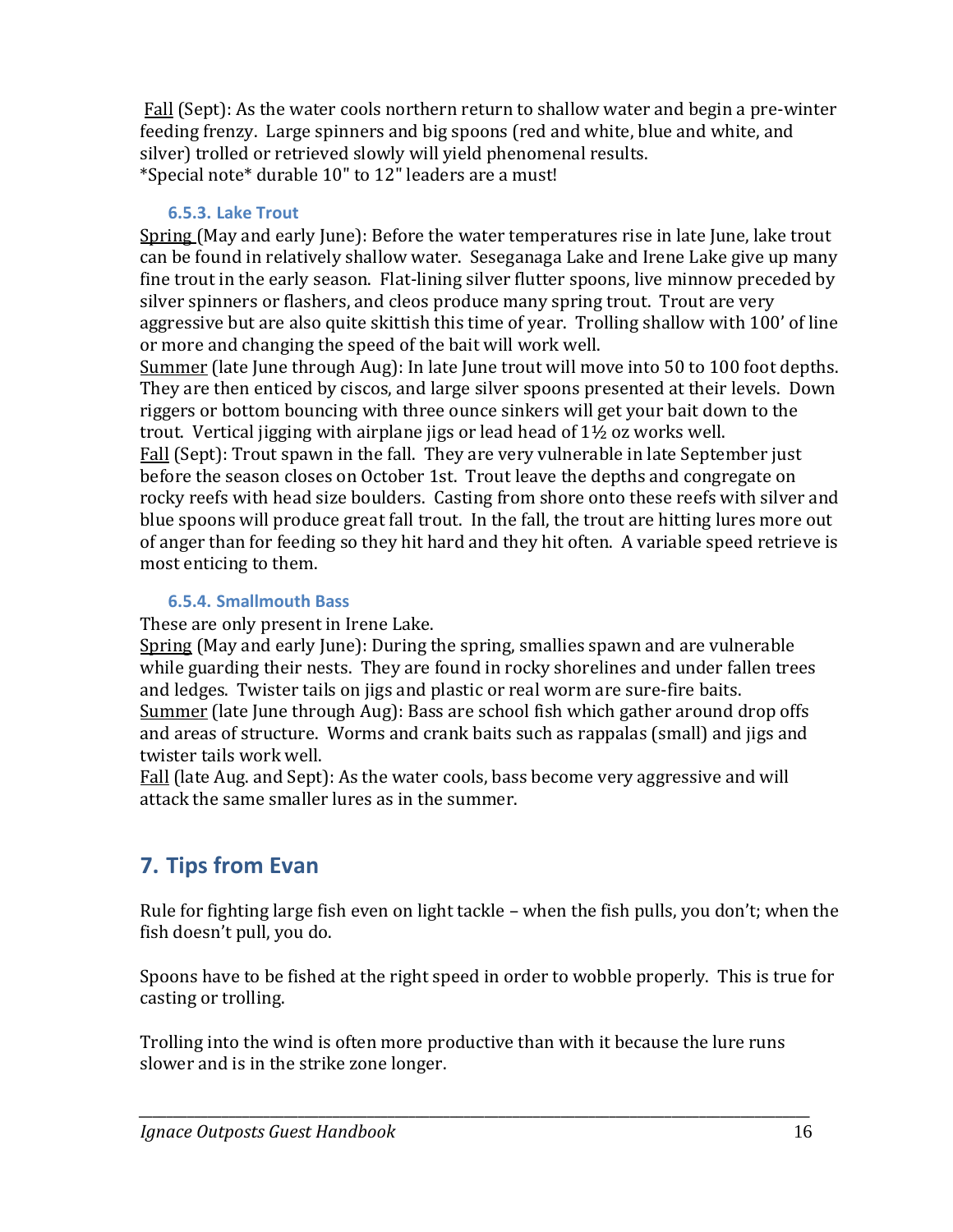When jigging, more strikes occur when the jig is going down than up so it is best to pay attention to the jig at all times.

The best artificial bait is that which imitates natural bait movement.

Baking soda, vinegar and salt, or lemon juice with remove the fish smell from your hands.

A choppy lake surface and a light rain are excellent fishing conditions.

Hook setting calls for fast reflexes.

When setting the hook, react quickly and bring the rod back and up sharply in to the chest area.

Do not hold northern pike by the eyes and expect them to live. When live-releasing pike, hold them horizontally and release them quickly into the water.

# **8. Rebooking Policy**

Each group has the first right of refusal on "their" week for the following year. If the week is not re-booked before you leave our base to go home, "your" week will go to the first request. We require a deposit to hold any booking and deposits are non refundable. We will not transfer a deposit to the next year. There are times when the calendar shifts, or occasionally when large groups shift that we cannot offer first right of refusal to everyone. This occurrence is rare and we will do our best to ensure everyone is accommodated in the following year.

We do reserve the right to refuse any group or person from returning to our camps if that person or group causes damage to wildlife, the environment or our property. If persons or groups do not conform to Ontario's laws regarding alcohol, fisheries or other, they may be refused the right to return to our camps. We take pride in our facilities and equipment and we hold the highest regard for our environment and natural resources. We trust our guests will have the same high standards and expectations. This philosophy insures we can provide the highest quality wilderness experiences available for many years to come.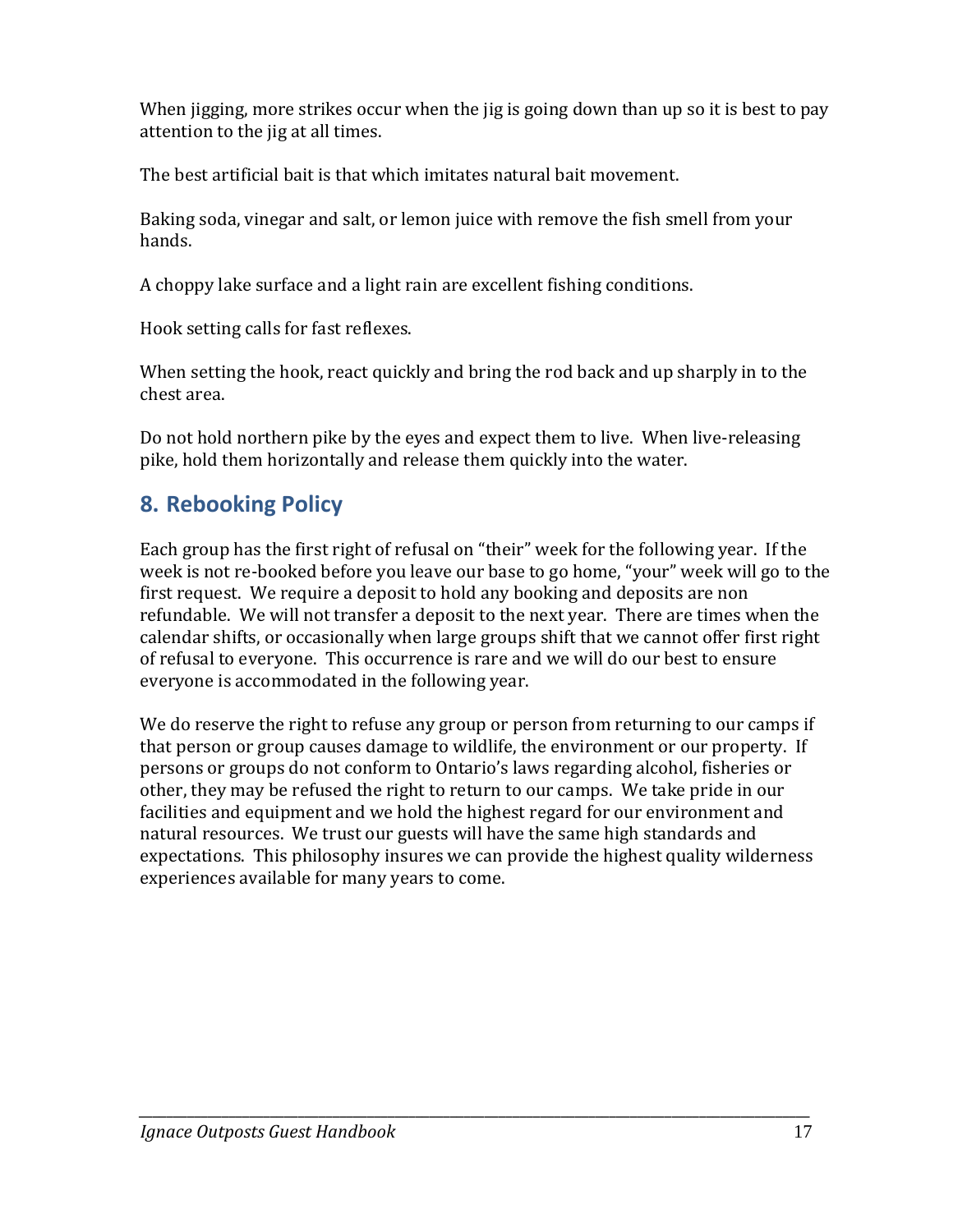# **9. Helpful Information**

#### **9.1. Metric Conversion**

Canada uses the metric system. Visitors will find weather reports given in degrees Celsius, gasoline sold by the litre, and grocery items sold by the kilogram ( $kg = 1000$ grams) or litre.

o **Weight**: Kilogram (kg) = 1000 grams (g)

| $1 lb = .45 kg$ | $1 \text{ kg} = 2.2 \text{ lbs}$ |
|-----------------|----------------------------------|
| $1 oz = 28 g$   | $1 g = .035 oz$                  |

o **Volume**: A litre (l) = 1000 milliliters (ml) is almost the same size as a US quart

| 1 US gal = $3.75$ l | 1 litre = .267 US gal |
|---------------------|-----------------------|
|---------------------|-----------------------|

o **Distance**: Kilometer (km) = 1000 meters (m)

| $\vert$ 1 mile = 1.6 km | $1 \text{ km} = .62 \text{ miles}$  |
|-------------------------|-------------------------------------|
| 1 inch = 2.54 cm        | $1 \text{ cm} = .39 \text{ inches}$ |
| 1 yard = .9 m           | $1 m = 39$ inches                   |

o **Speed** (approximations)

| $25 \text{ km/h} = 15 \text{ mph}$  |
|-------------------------------------|
| $50 \text{ km/h} = 30 \text{ mph}$  |
| $60 \text{ km/h} = 37 \text{ mph}$  |
| $80 \text{ km/h} = 56 \text{ mph}$  |
| $100 \text{ km/h} = 62 \text{ mph}$ |

#### o **Temperature**:

| Celsius degrees $x 9/5+32$ = Fahrenheit degrees |  |
|-------------------------------------------------|--|
| Fahrenheit degrees $-32x5/9$ = Celsius degrees  |  |
| $0^{\circ}$ C = 32 $^{\circ}$ F                 |  |
| $21^{\circ}$ C = 72°F                           |  |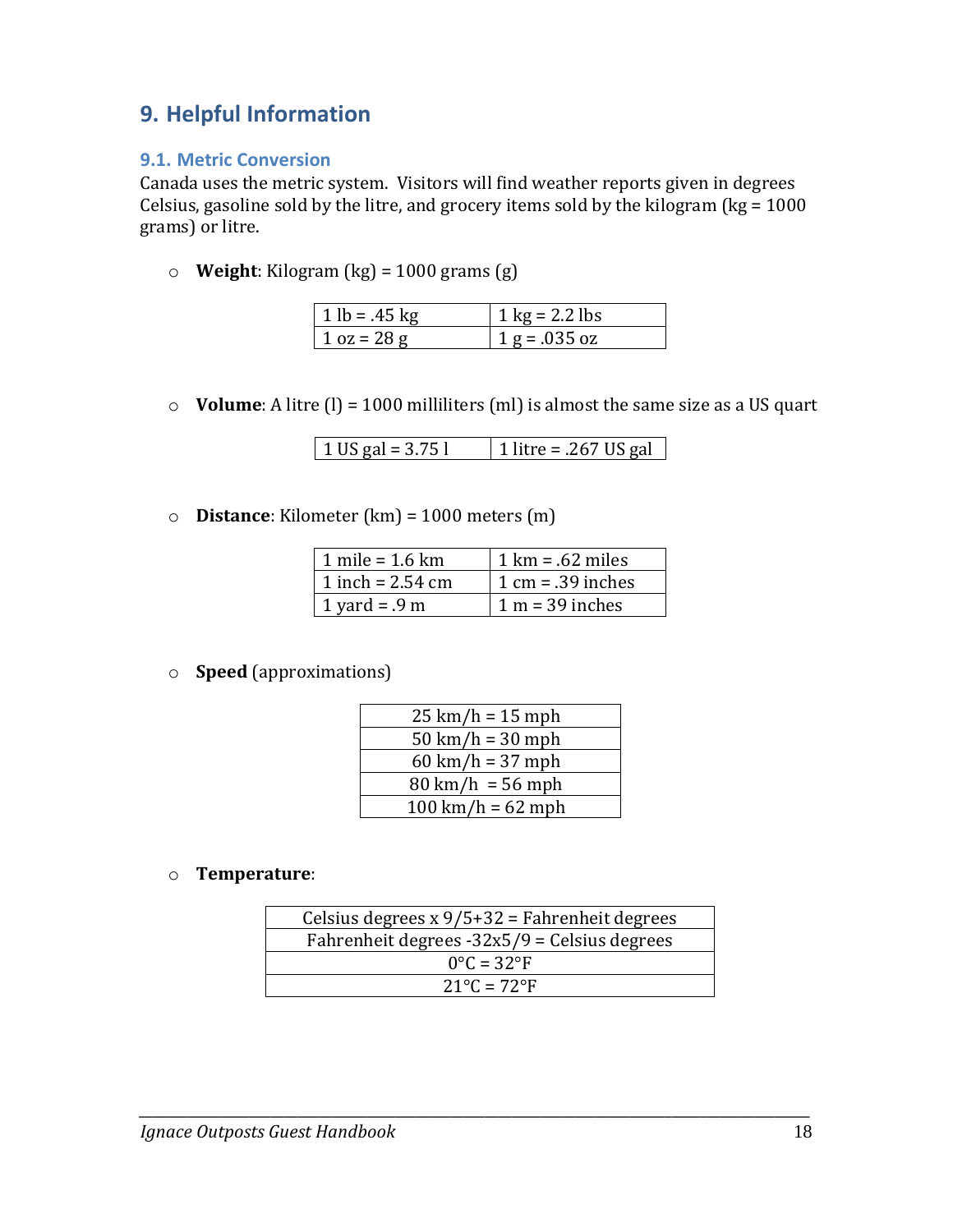#### **9.2. Currency**

#### *Our rates are all in CDN \$*.

*\*\*PLEASE NOTE EXCHANGE RATES CHANGE DAILY* Banks do not sell at the same rate at which they buy. We will give you as fair an exchange rate as possible. This means that even though exchange rates may be published at a certain rate, there is a conversion difference that must be made since we must sell US dollars to the bank.

#### **9.3. Canadian Holidays**

Even though we work on Canadian holidays, not all other services in Canada are open for regular hours during holidays. Canada has different holidays than the USA. The following are holidays in Canada and you will find liquor stores, banks, government offices and many other businesses closed during these days:

| Victoria Day     | Mon, May 23, 2022 |
|------------------|-------------------|
| Canada Day       | Fri, Jul 1, 2022  |
| Civic Holiday    | Mon, Aug 1, 2022  |
| Labour Day       | Mon, Sept 5, 2022 |
| Thanksgiving Day | Mon, Oct 10, 2022 |

#### **9.4. Photo tips**

- Close-ups of people and fish make better photos than more distant pictures. Be careful not cut off the fish's tail or your buddy's head out of the shot.
- Candid shots are usually better than posed photo and often are more fondly remembered.
- When photographing friends or family, focus on their faces not the fish.
- Using the flash will reduce shadows from faces especially on a sunny day.
- If possible hold the fish horizontally. It is better for the fish and he looks bigger.
- Have your camera ready and if you do remove a fish from the water, please return it as quickly as possible within 60 seconds.

#### **9.5. Golf**

Ignace has a nice little golf course three miles from town. There is no need to book a tee time and very seldom is there a wait to golf. Green fees are reasonable and the course is challenging.

#### **9.6. Wildlife Avoidance Tips**

Moose, deer and bear often attempt to share the roadways with vehicles in our area. Even though most accidents with animals occur between 5 - 8 am and 6 pm to midnight, hitting a large animal on the road will ruin your trip anytime of day. Here are some tips to help you avoid an accident with a large animal.

- Use high beams when possible.
- Be sure your windshield is clean and your lights are working.
- Scan the road continuously from shoulder to shoulder.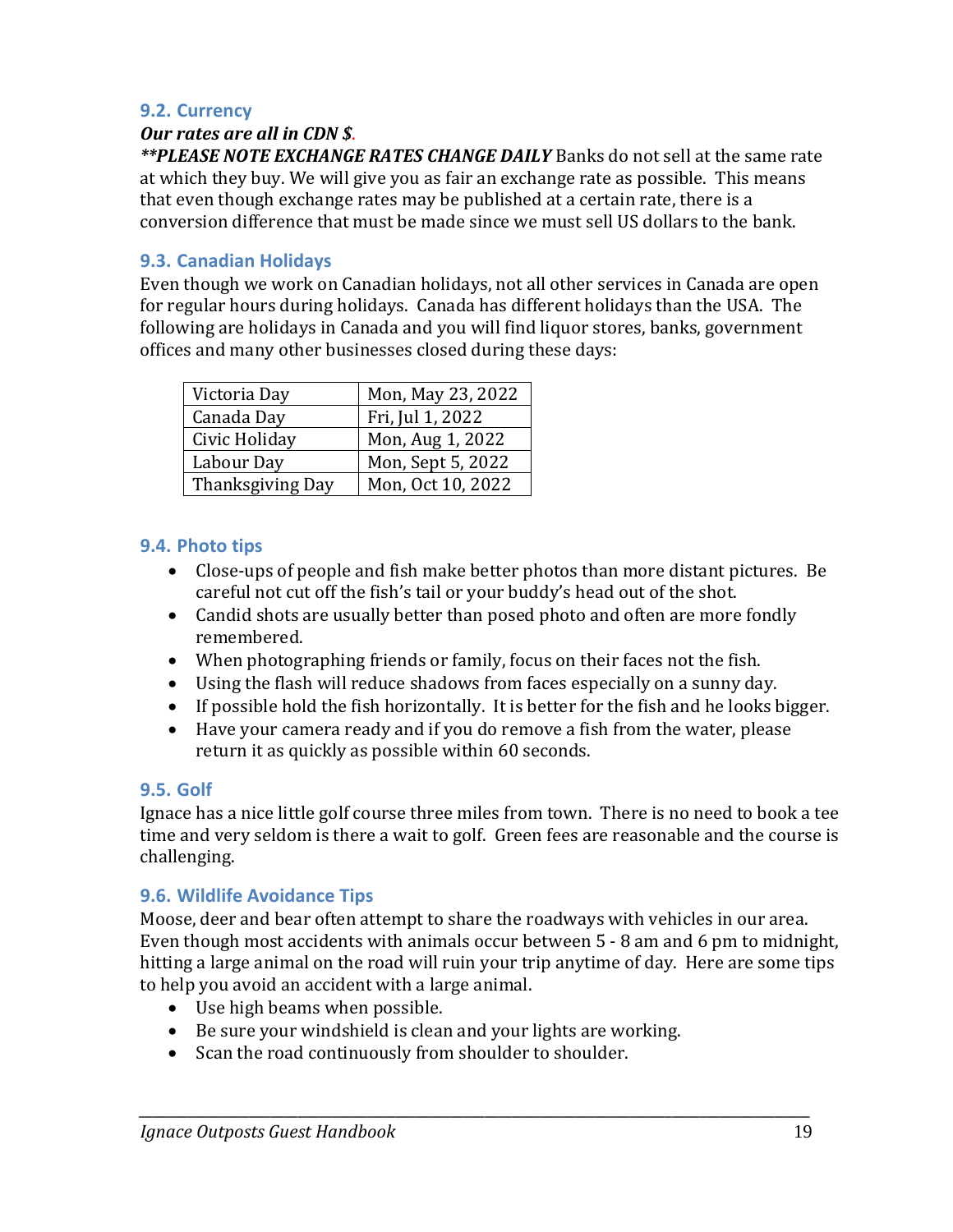- Be aware that in most animal/vehicle accidents the animal was "just barely" on the paved portion of the road.
- At night, watch for flashes of the glowing eyes of animals.
- Wildlife crossing signs do actually indicate areas of increased risk.
- Always slow down when passing wildlife they may suddenly turn or dart into your path.
- Remain alert after passing an animal; it may be with others or its young.
- Never attempt extreme maneuvers to avoid a collision.
- Don't assume the animal will move out of your way.
- Watch your speed, KPH and MPH are different!
- Moose, bear and deer are large enough to activate your airbags when you hit them. Keep this in mind as you sip from a bottle or cup in the front seat.
- You don't often hit the animals you see.
- If you do hit an animal be very cautious about getting out of your car to see if it is all right – especially if is a bear.
- If you hit an animal and it is lying on the road, activate your flashers and try to warm other vehicles to prevent a potentially serious accident.

# **10. Rules & Regulations**

### **10.1. Fishing Regulations**

In Ontario, an Ontario Outdoors Card and fishing licence is required to angle if you are 18 years of age or older. Under 18 a licence is not required, however, the youth's fish limit is zero. We can provide a regulation summary in our office.

#### **10.2. Outdoors Cards**

If you fished or hunted in Ontario since 2009, you would have purchased an Outdoors Card – even if you didn't know it. The card is good for 3 years and is your profile number in the government licensing system. You will need this number to renew the card or purchase a license. If it is expired, do not throw the Outdoors Card away until you have received the new one.

Renew or purchase these at Ontario.ca/outdoorscard or at a local bait shop.

### **10.3. Boat Operator Proof of Competency**

All operators of motorized boats in Canada require a boat operator's competency card. This must be carried with you in the boat. There are several online sites where you can receive this card. If you have one or get one from your home state, it is accepted in Canada. There is a provision that we can issue a checklist that will suffice for your time with us but we encourage you to get a card. They do not expire.

[http://www.boaterexam.com/usa/;](http://www.boaterexam.com/usa/)<http://www.boaterexam.com/canada/>

### **10.4. Passports**

The US Government requires US citizens have a valid passport to re-enter the United States after your Canadian visit. The Canadian customs will check that you have one so